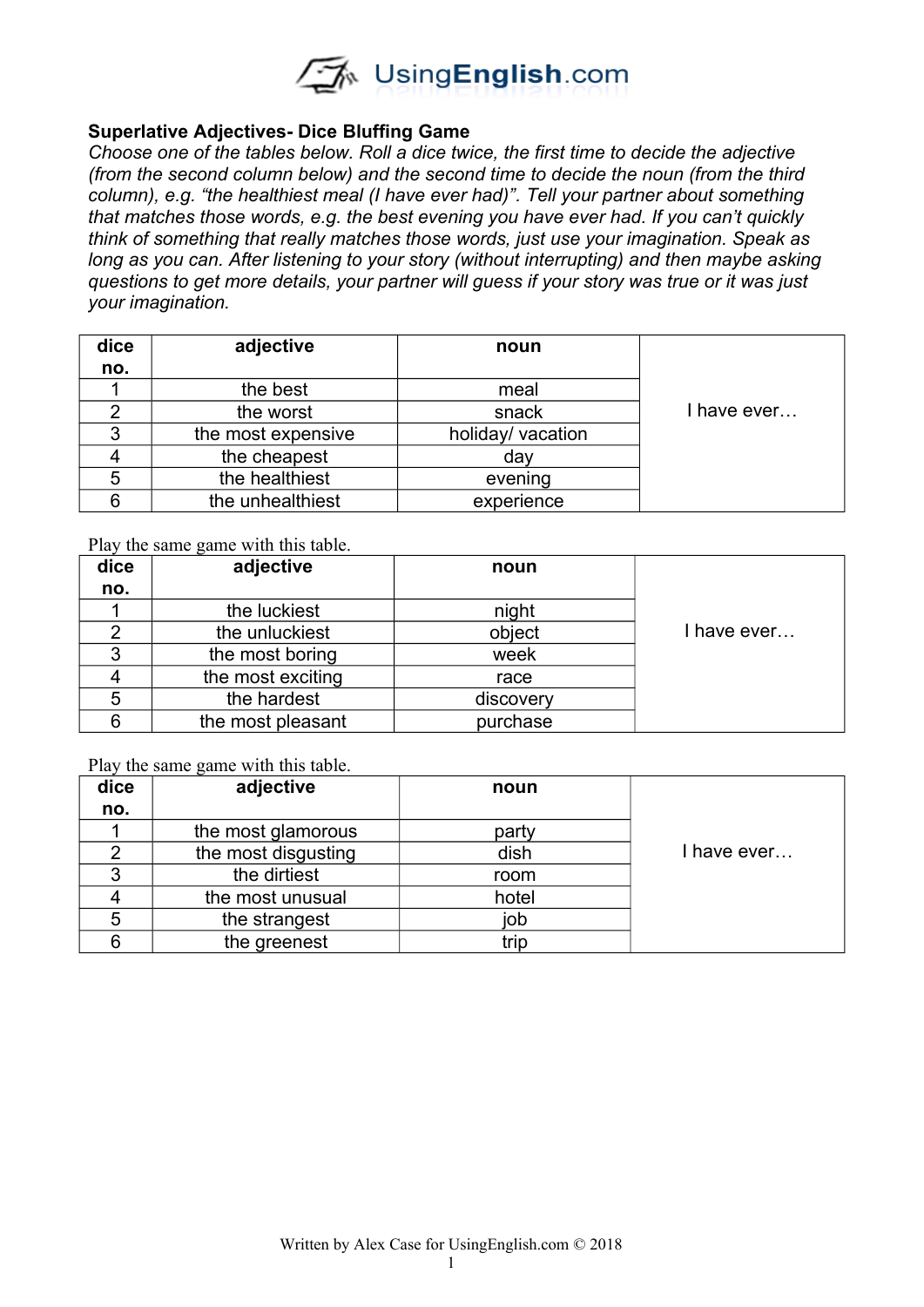

## **Superlative adjectives grammar presentation**

*Without looking above for now, put all the adjectives below into the superlative form.*  good bad expensive cheap healthy unhealthy lucky unlucky boring exciting hard pleasant glamorous disgusting dirty unusual

green *Check your answers with the previous page.*

*Use those adjectives to make rules for these kinds of adjectives. Sometimes more than one answer is possible.* 

- adjectives ending in  $-y$
- long adjectives

strange

- short adjectives
- two-syllable adjectives

*Change the adjectives below into the superlative in the same way.* 

busy convenient dangerous easy frightening high-tech impressive interesting satisfying skilful stressful tiring useless